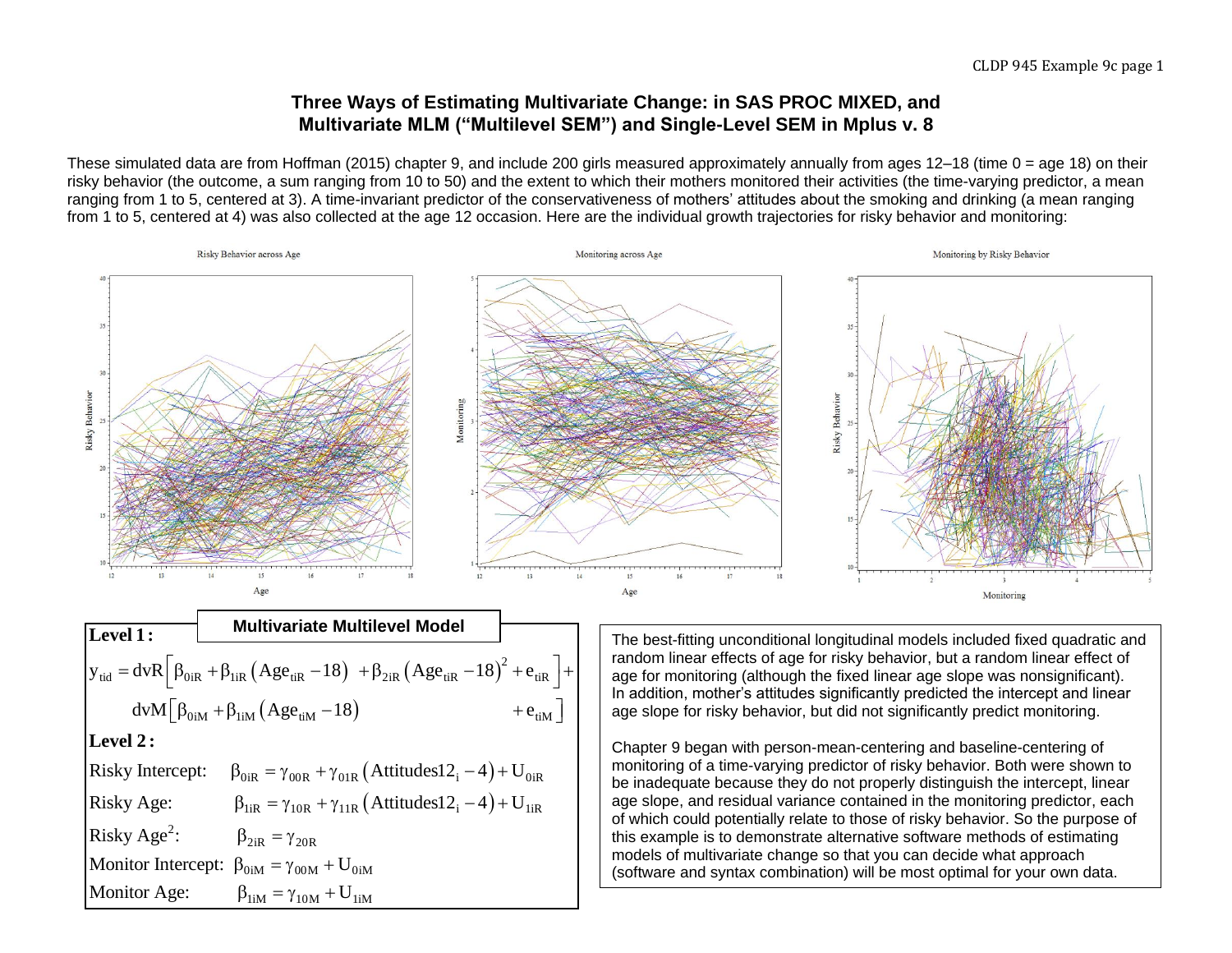| Undirected Multivariate Growth Model for Risky Behavior and        | In Mplus, doing the same thing as a multivariate multilevel model 1:                                                                       |  |  |  |  |  |  |
|--------------------------------------------------------------------|--------------------------------------------------------------------------------------------------------------------------------------------|--|--|--|--|--|--|
| Monitoring in SAS PROC MIXED, controlling risky behavior           |                                                                                                                                            |  |  |  |  |  |  |
| for time-invariant attitudes (Model 1):                            | Model 1: Multivariate Growth Model as MLM<br><b>TITLE:</b>                                                                                 |  |  |  |  |  |  |
|                                                                    | DATA:<br>FILE = Chapter9.csv; ! Syntax in same folder as data                                                                              |  |  |  |  |  |  |
| * Stack longitudinal data into multivariate longitudinal;          | <b>VARIABLE:</b><br>! List of variables in data file                                                                                       |  |  |  |  |  |  |
| DATA RiskyStacked2; SET RiskyStacked;                              | NAMES = PersonID occasion risky age18 att4 agesq mon3;                                                                                     |  |  |  |  |  |  |
| $DV = "1risky "; dvR=1; dvM=0; outcome = risky; OUTPUT;$           | ! Variables to be analyzed in this model                                                                                                   |  |  |  |  |  |  |
| $DV = "2monitor"; dvr = 0; dvm = 1; outcome = mon3; OUTPUT;$       | USEVARIABLE = $aqe18$ agesq att4 risky mon3;                                                                                               |  |  |  |  |  |  |
| RUN ;                                                              | MISSING ARE ALL (-999); ! Missing data identifier                                                                                          |  |  |  |  |  |  |
|                                                                    | ! MLM options                                                                                                                              |  |  |  |  |  |  |
| TITLE1 "Multivariate Model at Age $18 =$ Time $0$ ";               | $CLUSTER = PersonID;$<br>! Level-2 ID                                                                                                      |  |  |  |  |  |  |
| PROC MIXED DATA=work. Chapter9 NOCLPRINT COVTEST IC                | $BETWERN = att4;$<br>! Observed ONLY level-2 predictors<br>$WITHIN = age18 agesq;$<br>! Observed ONLY level-1 predictors                   |  |  |  |  |  |  |
| NAMELEN=100 METHOD=ML;                                             |                                                                                                                                            |  |  |  |  |  |  |
| CLASS FamilyID occasion DV;                                        | <b>ANALYSIS:</b><br>TYPE = TWOLEVEL RANDOM; ESTIMATOR = $ML$ ;                                                                             |  |  |  |  |  |  |
|                                                                    |                                                                                                                                            |  |  |  |  |  |  |
| MODEL outcome = dvR dvM dvR*agec18 dvM*agec18                      | MODEL: $\vert R =$ risky behavior, $M =$ monitoring                                                                                        |  |  |  |  |  |  |
| dvR*agec18*agec18 dvR*att4 dvR*att4*agec18                         | <b>%WITHIN%</b>                                                                                                                            |  |  |  |  |  |  |
| / NOINT SOLUTION DDFM=Satterthwaite;                               | risky mon3 (Rresvar Mresvar); ! L1 R: Residual variances (labels)<br>Rslp   risky ON age18;<br>! Placeholder for R linear age slope        |  |  |  |  |  |  |
|                                                                    | Rquad   risky ON agesq;   Placeholder for R quadratic age slope                                                                            |  |  |  |  |  |  |
| RANDOM dvR dvM dvR*agec18 dvM*agec18                               | Mslp   mon3 ON age18;<br>Placeholder for M linear age slope                                                                                |  |  |  |  |  |  |
| / G GCORR TYPE=UN SUBJECT=FamilyID;                                | risky WITH mon3 (ResCov);<br>! L1 R: Residual covariance                                                                                   |  |  |  |  |  |  |
|                                                                    |                                                                                                                                            |  |  |  |  |  |  |
| REPEATED DV / R RCORR TYPE=UN SUBJECT=occasion*FamilyID;           | <b>&amp;BETWEEN&amp;</b>                                                                                                                   |  |  |  |  |  |  |
| RUN; TITLE1;                                                       | $[{\rm risky~mon3}]$ ;<br>! Fixed intercepts                                                                                               |  |  |  |  |  |  |
|                                                                    | risky mon3 (Rintvar Mintvar); ! L2 G: Random intercept variances (labels)<br>! Fixed age slopes (as defined earlier)<br>[Rquad Rslp Mslp]; |  |  |  |  |  |  |
| * Sending original longitudinal data to Mplus;                     | Rslp Mslp<br>(Rslpvar Mslpvar); ! L2 G: Random linear age slope variances                                                                  |  |  |  |  |  |  |
| DATA Mplus; SET RiskyStacked;                                      | Rquad@0;<br>! No quadratic age slope variance                                                                                              |  |  |  |  |  |  |
| $aqesq=aqec18*aqec18$ ; mon3=monitor-3;                            |                                                                                                                                            |  |  |  |  |  |  |
| KEEP FamilyID occasion age monitor risky agec18 att4               | risky Rslp ON att4;<br>! Att-> R int, linear age slope                                                                                     |  |  |  |  |  |  |
| PMmon3 WPmon age18Mon3 Change18Mon agesq mon3;                     | risky WITH Rslp (RIntSlp);<br>! R Int-slope covariance (label)                                                                             |  |  |  |  |  |  |
| RUN;                                                               | mon3 WITH Mslp (MIntSlp);<br>! M Int-slope covariance (label)                                                                              |  |  |  |  |  |  |
|                                                                    | risky WITH mon3 (IntCov);<br>! L2 G: Random intercept covariance                                                                           |  |  |  |  |  |  |
| * Export to .csv for use in Mplus;<br>PROC EXPORT DATA=work. Mplus | Rslp WITH Mslp (SlpCov);<br>! L2 G: Random linear age slope covariance                                                                     |  |  |  |  |  |  |
| OUTFILE= "&example.\Chapter9.csv"                                  | mon3 WITH Rslp (Int2Slp);<br>! L2 G: M int, R slope covariance                                                                             |  |  |  |  |  |  |
| DBMS=CSV REPLACE; PUTNAMES=NO; RUN;                                | Mslp WITH risky (Slp2Int);<br>! L2 G: M slope, R int covariance                                                                            |  |  |  |  |  |  |
|                                                                    |                                                                                                                                            |  |  |  |  |  |  |
|                                                                    | MODEL CONSTRAINT: ! Like ESTIMATE in SAS, but can refer to any parameter                                                                   |  |  |  |  |  |  |
| Mplus results start here: This is the same model as in SAS         | ! Need to name each new created effect                                                                                                     |  |  |  |  |  |  |
|                                                                    | NEW (ResCor IntCor SlpCor RIScor MIScor I2SCor S2ICor) ;                                                                                   |  |  |  |  |  |  |
| MODEL FIT INFORMATION                                              |                                                                                                                                            |  |  |  |  |  |  |
| Number of Free Parameters<br>20<br>Loglikelihood                   | ! Estimating correlations found in SAS RCORR and GCORR                                                                                     |  |  |  |  |  |  |
| H0 Value<br>$-4392.253$                                            | $ResCor = ResCov / (SQRT(Rresvar)*SQRT(Mresvar));$                                                                                         |  |  |  |  |  |  |
| Information Criteria                                               | $IntCor = IntCov / (SQRT(Rintvar)*SQRT(Mintvar));$<br>$SlpCor = SlpCov / (SQRT(Rslpvar)*SQRT(Mslpvar));$                                   |  |  |  |  |  |  |
|                                                                    | RIScor = RIntSlp / (SQRT(Rintvar)*SQRT(Rslpvar));                                                                                          |  |  |  |  |  |  |
| 8824.506<br>Akaike (AIC)                                           | $MIScor = MIntSlp / (SQRT(Mintvar)*SQRT(Mslpvar));$                                                                                        |  |  |  |  |  |  |
| 8929.390<br>Bayesian (BIC)                                         | $12Scor = Int2S1p / (SQRT(Mintvar)*SQRT(Rslpvar));$                                                                                        |  |  |  |  |  |  |
| 8865.858<br>Sample-Size Adjusted BIC<br>$(n^* = (n + 2) / 24)$     | $S2Icor = S1p2Int / (SQRT(Mslpvar) *SQRT(Rintvar));$                                                                                       |  |  |  |  |  |  |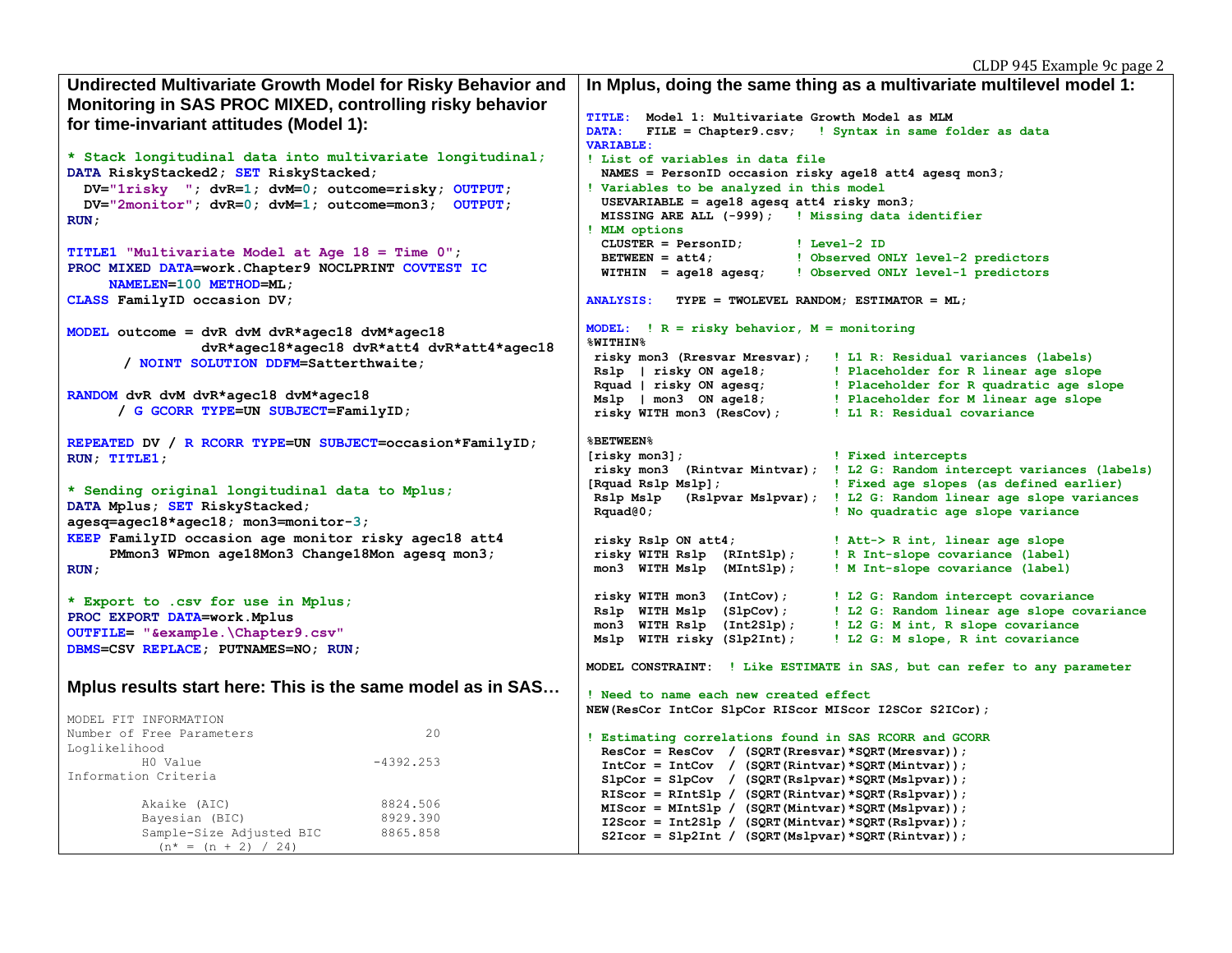|                  | <b>SAS Undirected Multivariate MLM Results:</b> |                   |                                |                                   |            |            | Mplus results continue: This is the same model as in SAS |                      |                |                      |                  |  |
|------------------|-------------------------------------------------|-------------------|--------------------------------|-----------------------------------|------------|------------|----------------------------------------------------------|----------------------|----------------|----------------------|------------------|--|
|                  |                                                 |                   |                                | Estimated R Correlation           |            |            |                                                          |                      |                |                      |                  |  |
|                  | Estimated R Matrix for                          |                   |                                | Matrix for PersonID*occasion 1 12 |            |            |                                                          |                      |                |                      | Two-Tailed       |  |
|                  | PersonID*occasion 1 12                          |                   | Row                            | Col1                              | Co12       |            | Within Level                                             | Estimate             |                | $S.E.$ Est./S.E.     | P-Value          |  |
| Row              | Col1                                            | Co12              | $\overline{1}$                 | 1.0000                            | 0.3499     |            | RISKY<br>WITH                                            |                      |                |                      |                  |  |
| $\mathbf{1}$     | 8.3538                                          | 0.2874            | $\overline{2}$                 | 0.3499                            | 1.0000     |            | MON3                                                     | 0.287                | 0.028          | 10.441               | 0.000            |  |
| $\overline{c}$   | 0.2874                                          | 0.08077           |                                |                                   |            |            | Residual Variances                                       |                      |                |                      |                  |  |
|                  |                                                 |                   | Estimated G Matrix             |                                   |            |            | MON3                                                     | 0.081                | 0.004          | 22.354               | 0.000            |  |
| Row              | Effect                                          | PersonID          | Col1                           | Co12                              | Co13       | Col4       | RISKY                                                    | 8.352                | 0.374          | 22.351               | 0.000            |  |
| $\overline{1}$   | dvR                                             | $\mathbf{1}$      | 18.0644                        | $-0.8554$                         | 1.8829     | 0.04072    | Between Level                                            |                      |                |                      |                  |  |
| $\boldsymbol{2}$ | dvM                                             | $\mathbf{1}$      | $-0.8554$                      | 0.1953                            | $-0.1064$  | $-0.00047$ |                                                          |                      |                |                      |                  |  |
| 3                | $dvR*agec18$                                    | $\mathbf{1}$      | 1.8829                         | $-0.1064$                         | 0.4883     | $-0.01815$ | RSLP<br>ON                                               |                      |                |                      |                  |  |
| $\overline{4}$   | $dvM*agec18$                                    | $\mathbf{1}$      | 0.04072                        | $-0.00047$                        | $-0.01815$ | 0.01049    | ATT4                                                     | $-0.530$             | 0.103          | $-5.161$             | 0.000            |  |
|                  |                                                 |                   | Estimated G Correlation Matrix |                                   |            |            | RISKY<br>ON<br>ATT4                                      | $-3.333$             | 0.514          | $-6.491$             | 0.000            |  |
| Row              | Effect                                          | PersonID          | Col1                           | Co12                              | Co13       | Co14       | RISKY<br>WITH                                            |                      |                |                      |                  |  |
| $\overline{1}$   | dvR                                             | $\mathbf{1}$      | 1.0000                         | $-0.4554$                         | 0.6340     | 0.09356    | <b>RSLP</b>                                              | 1.879                | 0.356          | 5.272                | 0.000            |  |
| $\boldsymbol{2}$ | dvM                                             | $\mathbf{1}$      | $-0.4554$                      | 1.0000                            | $-0.3446$  | $-0.01043$ | MON3<br>WITH                                             |                      |                |                      |                  |  |
| 3                | $dvR*agec18$                                    | $\mathbf{1}$      | 0.6340                         | $-0.3446$                         | 1,0000     | $-0.2537$  | MSLP                                                     | 0.000                | 0.004          | $-0.118$             | 0.906            |  |
| $\overline{4}$   | $dvM*agec18$                                    | $\mathbf{1}$      | 0.09356                        |                                   | $-0.2537$  |            | RSLP<br>RSLP<br>WITH                                     | $-0.106$             | 0.031          | $-3.445$             | 0.001            |  |
|                  |                                                 |                   |                                | $-0.01043$                        |            | 1.0000     | MSLP                                                     | $-0.018$             | 0.007          | $-2.475$             | 0.013            |  |
|                  |                                                 |                   |                                |                                   |            |            | MSLP<br>WITH                                             |                      |                |                      |                  |  |
|                  |                                                 |                   | Covariance Parameter Estimates |                                   |            |            | RISKY                                                    | 0.041                | 0.039          | 1.049                | 0.294            |  |
|                  |                                                 |                   |                                | Standard                          | Z          |            | RISKY<br>WITH                                            |                      |                |                      |                  |  |
| Cov Parm         | Subject                                         |                   | Estimate                       | Error                             | Value      | Pr Z       | MON3                                                     | $-0.855$             | 0.168          | $-5.076$             | 0.000            |  |
| UN(2,1)          | FamilyID                                        |                   | $-0.8554$                      | 0.1685                            | $-5.08$    | < .0001    | Means                                                    |                      |                |                      |                  |  |
| UN(3,1)          | FamilyID                                        |                   | 1.8829                         | 0.3564                            | 5.28       | < .0001    | MON3                                                     | 0.065                | 0.034          | 1.907                | 0.057            |  |
| UN(3,2)          | FamilyID                                        |                   | $-0.1064$                      | 0.03086                           | $-3.45$    | 0.0006     | RQUAD                                                    | 0.147                | 0.021          | 7.117                | 0.000            |  |
| UN(4,1)          | FamilyID                                        |                   | 0.04072                        | 0.03879                           | 1.05       | 0.2939     | MSLP                                                     | $-0.003$             | 0.008          | $-0.402$             | 0.688            |  |
| UN(4,2)          | FamilyID                                        |                   | $-0.00047$                     | 0.004005                          | $-0.12$    | 0.9062     |                                                          |                      |                |                      |                  |  |
| UN(4,3)          | FamilyID                                        |                   | $-0.01815$                     | 0.007344                          | $-2.47$    | 0.0135     | Intercepts<br>RISKY                                      | 23.314               | 0.348          | 67.062               | 0.000            |  |
| UN(2,1)          |                                                 | FamilyID*occasion | 0.2874                         | 0.02753                           | 10.44      | < 0.001    | <b>RSLP</b>                                              | 1.974                | 0.138          | 14.255               | 0.000            |  |
|                  |                                                 |                   |                                |                                   |            |            |                                                          |                      |                |                      |                  |  |
|                  |                                                 |                   | Information Criteria           |                                   |            |            | Variances                                                |                      |                |                      |                  |  |
| Neg2LogLike      | Parms                                           | AIC               | <b>AICC</b>                    | HQIC                              | <b>BIC</b> | CAIC       | MON3                                                     | 0.195                | 0.023          | 8.376<br>999.000     | 0.000<br>999.000 |  |
|                  | 8784.5<br>20                                    | 8824.5            | 8824.8                         | 8851.2                            | 8890.5     | 8910.5     | RQUAD<br>MSLP                                            | 0.000<br>0.010       | 0.000<br>0.001 | 7.803                | 0.000            |  |
|                  |                                                 |                   | Solution for Fixed Effects     |                                   |            |            |                                                          |                      |                |                      |                  |  |
|                  |                                                 |                   | Standard                       |                                   |            |            | Residual Variances                                       |                      |                |                      |                  |  |
| Effect           |                                                 | Estimate          | Error                          | DF                                | t Value    | Pr >  t    | RISKY                                                    | 18.060               | 2.204          | 8.195                | 0.000            |  |
| dvR              |                                                 | 23.3138           | 0.3477                         | 239                               | 67.06      | < .0001    | RSLP                                                     | 0.485                | 0.080          | 6.071                | 0.000            |  |
| dvM              |                                                 | 0.06505           | 0.03412                        | 200                               | 1.91       | 0.0580     | New/Additional Parameters                                |                      |                |                      |                  |  |
| $dvR*agec18$     |                                                 | 1.9743            | 0.1386                         | 1185                              | 14.25      | < .0001    | RESCOR                                                   | 0.350                | 0.028          | 12.607               | 0.000            |  |
| dvM*agec18       |                                                 | $-0.00328$        | 0.008176                       | 200                               | $-0.40$    | 0.6884     | <b>INTCOR</b>                                            | $-0.455$             | 0.074          | $-6.124$             | 0.000            |  |
|                  | dvR*agec18*agec18                               | 0.1466            | 0.02058                        | 1010                              | 7.12       | < .0001    | SLPCOR                                                   | $-0.255$             | 0.103          | $-2.480$             | 0.013            |  |
| dvR*Att4         |                                                 | $-3.3328$         | 0.5126                         | 199                               | $-6.50$    | < .0001    | RISCOR                                                   | 0.635                | 0.057          | 11.087               | 0.000            |  |
|                  | dvR*agec18*Att4                                 | $-0.5298$         | 0.1025                         | 199                               | $-5.17$    | < .0001    | MISCOR<br>I2SCOR                                         | $-0.010$<br>$-0.346$ | 0.089<br>0.095 | $-0.117$<br>$-3.642$ | 0.906<br>0.000   |  |
|                  |                                                 |                   |                                |                                   |            |            | S2ICOR                                                   | 0.094                | 0.087          | 1.071                | 0.284            |  |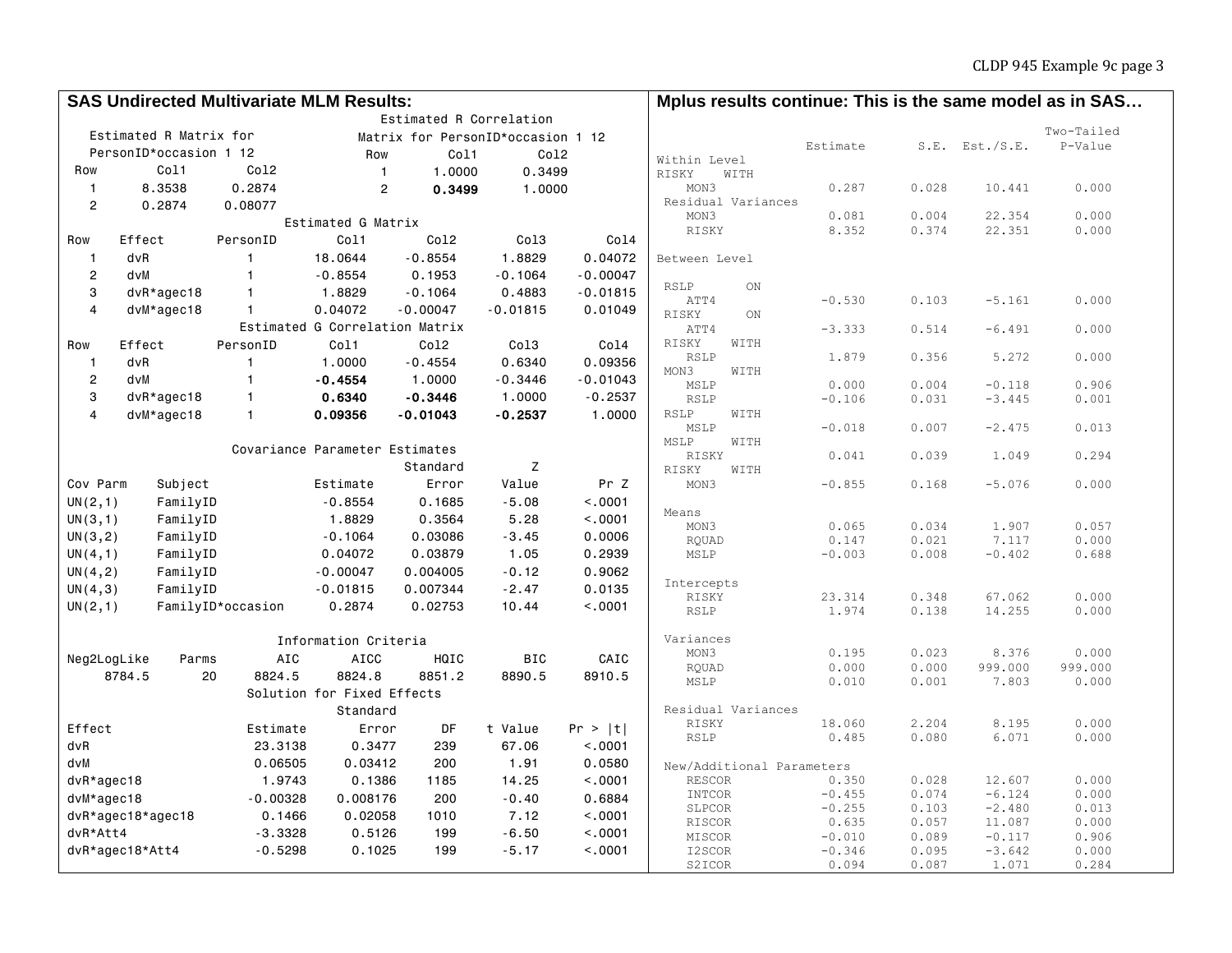#### **Model 2: Directed Path Multivariate MLM in Mplus: Monitor Risky, as reported in Hoffman (2015) Chapter 9**

```
This version uses the placeholder syntax to define the L1 effect, as 
is required if you want the L1 effect to be random or systematically 
varying (i.e., to be part of a cross-level interaction):
TITLE: Model 2: Directed Path Multivariate Growth Model as MLM
        Using Placeholder
( DATA, VARIABLE, and ANALYSIS are the same as for Model 1 )
MODEL: ! R = risky behavior, M = monitoring
%WITHIN%
risky mon3 (Rresvar Mresvar); ! L1 R: Residual variances (labels)
Rslp | risky ON age18; ! Placeholder for R linear age slope
Rquad | risky ON agesq; ! Placeholder for R quadratic age slope
Mslp | mon3 ON age18; ! Placeholder for M linear age slope
 ! Regression between outcomes instead of covariance
WPres | risky ON mon3; ! Placeholder for L1 WP effect M->R
%BETWEEN%
[risky mon3]; ! Fixed intercepts
risky mon3 (Rintvar Mintvar); ! L2 G: Random intercept variances
[Rquad Rslp Mslp]; ! Fixed age slopes (as defined earlier)
Rslp Mslp (Rslpvar Mslpvar); ! L2 G: Random linear age slope variances
Rquad@0; ! No quadratic age slope variance
 risky Rslp ON att4; ! Att-> R int, linear age slope
 risky WITH Rslp (RIntSlp); ! R Int-slope covariance (label)
mon3 WITH Mslp (MIntSlp); ! M Int-slope covariance (label)
 ! Regressions between outcomes instead of covariances
 risky ON mon3 (IntCont); ! Intercept contextual BP effect
Rslp ON Mslp (SlpCont); ! Age slope contextual BP effect
Rslp ON mon3 (Int2Slp); ! M int -> R slope total BP effect
 risky ON Mslp (Slp2Int); ! M slope -> R int total BP effect
 [WPres] (ResEff); ! Fixed effect for L1 WP M->R (as defined earlier)
  WPres@0; ! No random L1 WP M->R effect variance
MODEL CONSTRAINT: ! Like ESTIMATE in SAS, but can refer to any parameter
! Need to name each new created effect
NEW(BPIntEff BPSlpEff);
BPIntEff = ResEff + IntCont; ! Total BP intercept effect
BPSlpEff = ResEff + SlpCont; ! Total BP age slope effect
Mplus is confused in either version, but is willing to go along with 
our model (which fits the same both ways, as expected):
*** WARNING in MODEL command
In the MODEL command, the following variable is an x-variable on the 
BETWEEN level and a y-variable on the WITHIN level. This variable will be 
treated as a y-variable on both levels: MON3
                                                                      This version does not use the placeholder syntax to define the 
                                                                      L1 effect, and instead specifies it in %WITHIN% (which is 
                                                                      acceptable if the L1 effect is to be fixed only, as it is here):
                                                                      TITLE: Model 2: Directed Path Multivariate Growth Model as MLM
                                                                              NO PLACEHOLDER
                                                                      ( DATA, VARIABLE, and ANALYSIS are the same as for Model 1 )
                                                                      MODEL: ! R = risky behavior, M = monitoring
                                                                      %WITHIN%
                                                                       risky mon3 (Rresvar Mresvar); ! L1 R: Residual variances (labels)
                                                                       Rslp | risky ON age18; ! Placeholder for R linear age slope
                                                                       Rquad | risky ON agesq; ! Placeholder for R quad age slope
                                                                       Mslp | mon3 ON age18; ! Placeholder for M linear age slope
                                                                       ! Regression between outcomes instead of covariance
                                                                       risky ON mon3 (ResEff); ! L1 WP effect M->R here (label)
                                                                      %BETWEEN%
                                                                      [risky mon3]; ! Fixed intercepts
                                                                      risky mon3 (Rintvar Mintvar); ! L2 G: Random intercept variances
                                                                      [Rquad Rslp Mslp]; ! Fixed age slopes
                                                                      Rslp Mslp (Rslpvar Mslpvar); ! L2 G: Random linear age slope vars
                                                                       Rquad@0; ! No quadratic age slope variance
                                                                       risky Rslp ON att4; ! Att-> R int, linear age slope
                                                                       risky WITH Rslp (RIntSlp); ! R Int-slope covariance (label)
                                                                       mon3 WITH Mslp (MIntSlp); ! M Int-slope covariance (label)
                                                                       ! Regressions between outcomes instead of covariances
                                                                       risky ON mon3 (BPIntCont); ! NOW intercept total BP effect
                                                                       Rslp ON Mslp (SlpCont); ! STILL age slope contextual BP effect
                                                                       Rslp ON mon3 (Int2Slp); ! M int -> R slope total BP effect
                                                                       risky ON Mslp (Slp2Int); ! M slope -> R int total BP effect
                                                                      ! No reference to WP effect here anymore
                                                                      MODEL CONSTRAINT: ! Like ESTIMATE in SAS, but can refer to any parm
                                                                      ! Need to name each new created effect
                                                                      NEW(IntCont BPSlpEff);
                                                                      IntCont = BPIntEff - ResEff; ! Contextual BP intercept effect
                                                                      BPSlpEff = ResEff + SlpCont; ! Total BP age slope effect
                                                                      MODEL FIT INFORMATION
                                                                      Number of Free Parameters 20
                                                                      Loglikelihood
                                                                                H0 Value -4392.253
                                                                      Information Criteria
                                                                                Akaike (AIC) 8824.506
                                                                               Bayesian (BIC) 8929.390
                                                                               Sample-Size Adjusted BIC 8865.858
                                                                               (n^* = (n + 2) / 24)
```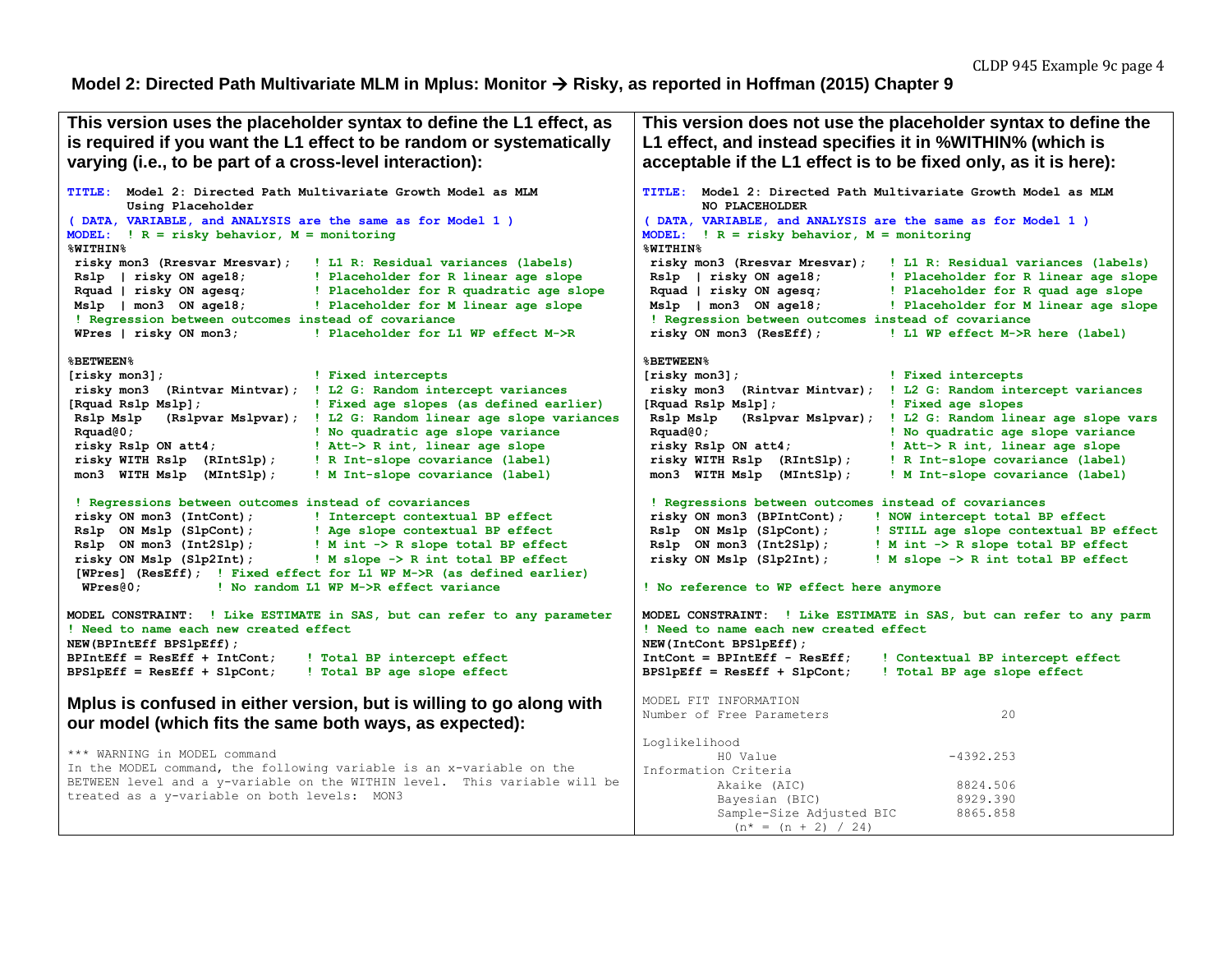### Directed Path Multivariate MLM in Mplus (monitor  $\rightarrow$  risky) **This version uses placeholder syntax to define the L1 effect:**

## **This version does not use the placeholder syntax to define the L1 effect: Differences are noted in (bold)**

|                                               | Estimate |       | $S.E.$ Est./S.E. | Two-Tailed<br>P-Value |                                      | Estimate                                                                                                                                     |       | $S.E.$ Est./S.E. | Two-Tailed<br>P-Value |  |
|-----------------------------------------------|----------|-------|------------------|-----------------------|--------------------------------------|----------------------------------------------------------------------------------------------------------------------------------------------|-------|------------------|-----------------------|--|
| Within Level<br>(RISKY<br>ON                  |          |       |                  |                       | Within Level<br><b>RISKY</b><br>ON   |                                                                                                                                              |       |                  |                       |  |
| MON3)                                         |          |       |                  |                       | MON3                                 | 3.558                                                                                                                                        | 0.301 | 11.808           | 0.000                 |  |
| Residual Variances                            |          |       |                  |                       | Residual Variances                   |                                                                                                                                              |       |                  |                       |  |
| RISKY                                         | 7.329    | 0.328 | 22.353           | 0.000                 | RISKY                                | 7.329                                                                                                                                        | 0.328 | 22.353           | 0.000                 |  |
| MON3                                          | 0.081    | 0.004 | 22.355           | 0.000                 | MON3                                 | 0.081                                                                                                                                        | 0.004 | 22.354           | 0.000                 |  |
| Between Level                                 |          |       |                  |                       | Between Level                        | For reasons I still do not know, the level-2 intercept effect switches<br>to BP total, but the level-2 age slope effect stays BP contextual! |       |                  |                       |  |
| <b>RSLP</b><br>ON                             |          |       |                  |                       | RSLP<br>$_{\rm ON}$ I                |                                                                                                                                              |       |                  |                       |  |
| MSLP                                          | $-5.316$ | 0.816 | $-6.517$         | 0.000                 | MSLP                                 | $-5.316$                                                                                                                                     | 0.816 | $-6.516$         | 0.000                 |  |
| <b>RSLP</b><br>$\mathbb{O}\mathbf{N}$<br>ATT4 | $-0.530$ | 0.103 | $-5.161$         | 0.000                 | $\mathsf{ON}\xspace$<br>RSLP<br>ATT4 | $-0.530$                                                                                                                                     | 0.103 | $-5.161$         | 0.000                 |  |
| MON3                                          | $-0.548$ | 0.160 | $-3.431$         | 0.001                 | MON3                                 | $-0.548$                                                                                                                                     | 0.160 | $-3.431$         | 0.001                 |  |
|                                               |          |       |                  |                       |                                      |                                                                                                                                              |       |                  |                       |  |
| RISKY<br>ON                                   |          |       |                  |                       | RISKY<br>ON                          |                                                                                                                                              |       |                  |                       |  |
| MSLP                                          | 3.685    | 3.494 | 1.055            | 0.292                 | MSLP                                 | 3.686                                                                                                                                        | 3.495 | 1.055            | 0.291                 |  |
| RISKY<br>ON                                   |          |       |                  |                       | RISKY<br>ON                          |                                                                                                                                              |       |                  |                       |  |
| ATT4                                          | $-3.333$ | 0.514 | $-6.491$         | 0.000                 | ATT4                                 | $-3.333$                                                                                                                                     | 0.514 | $-6.490$         | 0.000                 |  |
| MON3                                          | $-7.928$ | 0.861 | $-9.211$         | 0.000                 | MON3                                 | $-4.369$                                                                                                                                     | 0.784 | $-5.574$         | 0.000                 |  |
| RISKY<br>WITH                                 |          |       |                  |                       | RISKY<br>WITH                        |                                                                                                                                              |       |                  |                       |  |
| RSLP                                          | 1.481    | 0.345 | 4.291            | 0.000                 | <b>RSLP</b>                          | 1.481                                                                                                                                        | 0.345 | 4.292            | 0.000                 |  |
| MON3<br>WITH                                  |          |       |                  |                       | MON3<br>WITH                         |                                                                                                                                              |       |                  |                       |  |
| MSLP                                          | 0.000    | 0.004 | $-0.118$         | 0.906                 | MSLP                                 | 0.000                                                                                                                                        | 0.004 | $-0.118$         | 0.906                 |  |
|                                               |          |       |                  |                       |                                      |                                                                                                                                              |       |                  |                       |  |
| Means<br>MON3                                 | 0.065    | 0.034 | 1.906            | 0.057                 | Means<br>MON3                        | 0.065                                                                                                                                        | 0.034 | 1.906            | 0.057                 |  |
| RQUAD                                         | 0.147    | 0.021 | 7.117            | 0.000                 | RQUAD                                | 0.147                                                                                                                                        | 0.021 | 7.117            | 0.000                 |  |
| MSLP                                          | $-0.003$ | 0.008 | $-0.402$         | 0.688                 | MSLP                                 | $-0.003$                                                                                                                                     | 0.008 | $-0.402$         | 0.688                 |  |
| WPRES                                         | 3.559    | 0.301 | 11.810           | 0.000                 | (WPRES)                              |                                                                                                                                              |       |                  |                       |  |
|                                               |          |       |                  |                       |                                      |                                                                                                                                              |       |                  |                       |  |
| Intercepts                                    |          |       |                  |                       | Intercepts                           |                                                                                                                                              |       |                  |                       |  |
| RISKY                                         | 23.610   | 0.333 | 70.898           | 0.000                 | RISKY                                | 23.610                                                                                                                                       | 0.333 | 70.896           | 0.000                 |  |
| <b>RSLP</b>                                   | 2.004    | 0.139 | 14.405           | 0.000                 | RSLP                                 | 2.004                                                                                                                                        | 0.139 | 14.405           | 0.000                 |  |
| Variances                                     |          |       |                  |                       | Variances                            |                                                                                                                                              |       |                  |                       |  |
| MON3                                          | 0.195    | 0.023 | 8.376            | 0.000                 | MON3                                 | 0.195                                                                                                                                        | 0.023 | 8.376            | 0.000                 |  |
| RQUAD                                         | 0.000    | 0.000 | 999.000          | 999.000               | RQUAD                                | 0.000                                                                                                                                        | 0.000 | 999.000          | 999.000               |  |
| MSLP                                          | 0.010    | 0.001 | 7.803            | 0.000                 | MSLP                                 | 0.010                                                                                                                                        | 0.001 | 7.803            | 0.000                 |  |
| WPRES                                         | 0.000    | 0.000 | 999.000          | 999.000               | (WPRES)                              |                                                                                                                                              |       |                  |                       |  |
| Residual Variances                            |          |       |                  | Residual Variances    |                                      |                                                                                                                                              |       |                  |                       |  |
| RISKY                                         | 14.173   | 1.965 | 7.213            | 0.000                 | RISKY                                | 14.174                                                                                                                                       | 1.965 | 7.213            | 0.000                 |  |
| RSLP                                          | 0.394    | 0.082 | 4.787            | 0.000                 | RSLP                                 | 0.394                                                                                                                                        | 0.082 | 4.787            | 0.000                 |  |
|                                               |          |       |                  |                       |                                      |                                                                                                                                              |       |                  |                       |  |
| New/Additional Parameters                     |          |       |                  |                       | New/Additional Parameters            |                                                                                                                                              |       |                  |                       |  |
| <b>BPINTEFF</b>                               | $-4.369$ | 0.784 | $-5.574$         | 0.000                 | <b>INTCONT</b>                       | $-7.928$                                                                                                                                     | 0.861 | $-9.211$         | 0.000                 |  |
| <b>BPSLPEF</b>                                | $-1.758$ | 0.724 | $-2.428$         | 0.015                 | <b>BPSLPEFF</b>                      | $-1.758$                                                                                                                                     | 0.724 | $-2.428$         | 0.015                 |  |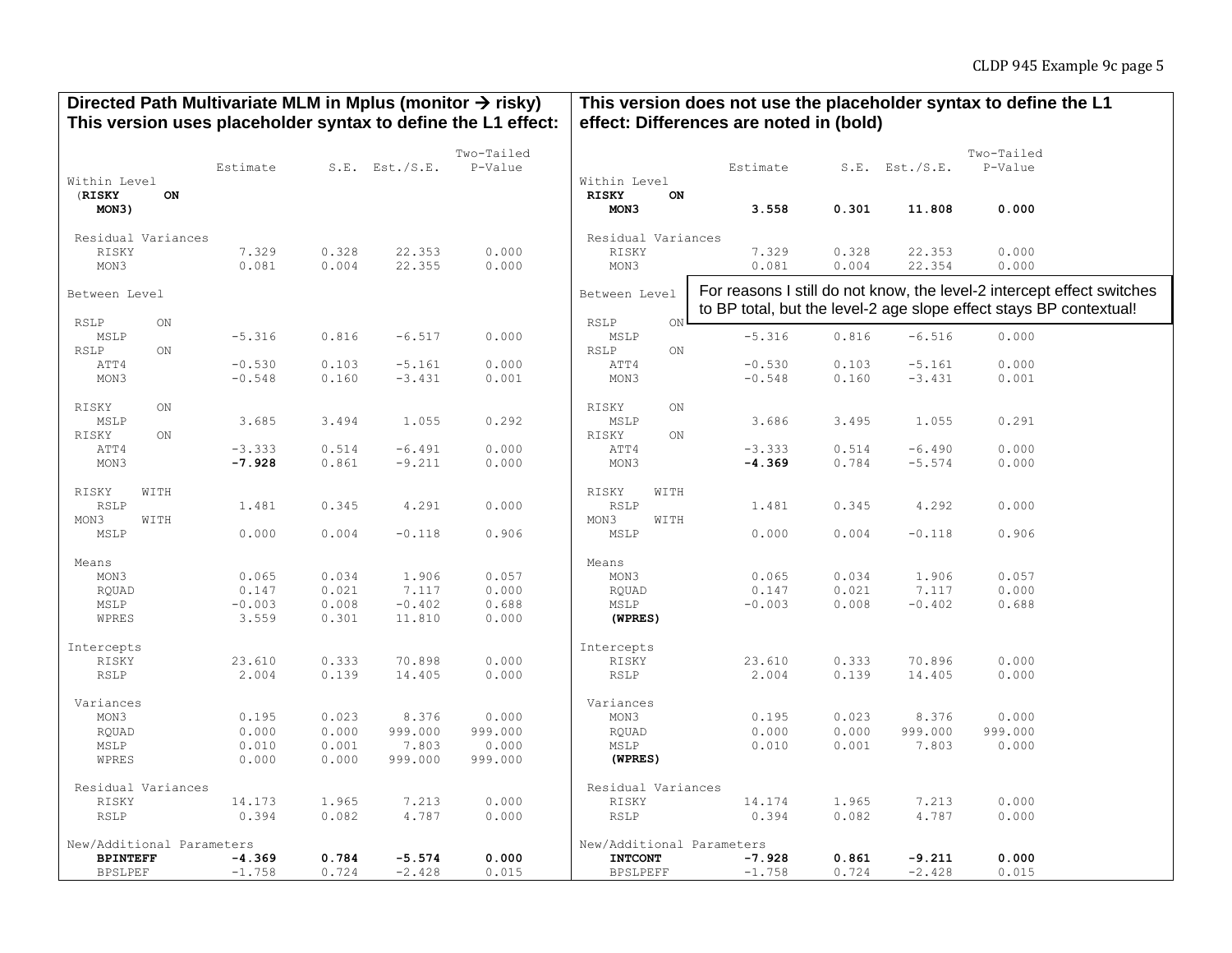| How I figured out whether the level-2 effects were total BP or                                           |                    |      |          |       |                     | Two-Tailed |
|----------------------------------------------------------------------------------------------------------|--------------------|------|----------|-------|---------------------|------------|
| contextual BP in the first place-switch to L1 residual covariance so                                     |                    |      | Estimate |       | $S.E.$ Est./ $S.E.$ | P-Value    |
|                                                                                                          |                    |      |          |       |                     |            |
| the L2 effects are not being controlled for L1 (and must be total BP):                                   | Within Level       |      |          |       |                     |            |
|                                                                                                          |                    |      |          |       |                     |            |
|                                                                                                          | RISKY              | WITH |          |       |                     |            |
| <b>TITLE:</b><br>Model 2: Directed Path Multivariate Growth Model as MLM                                 | MON3               |      | 0.287    | 0.028 | 10.441              | 0.000      |
| Using L1 Residual Covariance Instead of Directed Path                                                    |                    |      |          |       |                     |            |
|                                                                                                          | Residual Variances |      |          |       |                     |            |
| (DATA, VARIABLE, and ANALYSIS are the same as for Model 1)                                               | RISKY              |      | 8.352    | 0.374 | 22.351              | 0.000      |
|                                                                                                          | MON3               |      | 0.081    | 0.004 | 22.354              | 0.000      |
| MODEL: $! R = risky behavior, M = monitoring$                                                            |                    |      |          |       |                     |            |
| <b>%WITHIN%</b>                                                                                          | Between Level      |      |          |       |                     |            |
| risky mon3 (Rresvar Mresvar);<br>! L1 R: Residual variances (labels)                                     |                    |      |          |       |                     |            |
| risky ON age18;<br>! Placeholder for R linear age slope<br>Rslp                                          | <b>RSLP</b>        | ON   |          |       |                     |            |
| ! Placeholder for R quadratic age slope<br>Rquad   risky ON aqesq;                                       | MSLP               |      | $-1.758$ | 0.724 | $-2.429$            | 0.015      |
| $\mid$ mon3 ON age18;<br>! Placeholder for M linear age slope                                            |                    |      |          |       |                     |            |
| Mslp                                                                                                     | RSLP               | ON   |          |       |                     |            |
| ! L1 R: WP residual covariance instead                                                                   | ATT4               |      | $-0.530$ | 0.103 | $-5.161$            | 0.000      |
| risky WITH mon3 (ResCov);                                                                                | MON3               |      | $-0.548$ | 0.160 | $-3.431$            | 0.001      |
| <b>&amp;BETWEEN%</b>                                                                                     |                    |      |          |       |                     |            |
|                                                                                                          | RISKY              | ON   |          |       |                     |            |
| $[\text{risky mon3}]:$<br>! Fixed intercepts<br>! L2 G: Random intercept variances<br>(Rintvar Mintvar); | MSLP               |      | 3.686    | 3.495 | 1.055               | 0.292      |
| risky mon3                                                                                               |                    |      |          |       |                     |            |
| [Rquad Rslp Mslp];<br>! Fixed age slopes (as defined earlier)                                            | RISKY              | ON   |          |       |                     |            |
| (Rslpvar Mslpvar); ! L2 G: Random linear age slope variances<br>Rslp Mslp                                | ATT4               |      | $-3.333$ | 0.514 | $-6.490$            | 0.000      |
| ! No quadratic age slope variance<br>Rquad@0;                                                            | MON3               |      | $-4.369$ | 0.784 | $-5.574$            | 0.000      |
| ! Att-> R int, linear age slope<br>risky Rslp ON att4;                                                   |                    |      |          |       |                     |            |
| risky WITH Rslp (RIntSlp);<br>! R Int-slope covariance (label)                                           | RISKY              | WITH |          |       |                     |            |
| ! M Int-slope covariance (label)<br>mon3 WITH Mslp (MIntSlp);                                            | <b>RSLP</b>        |      | 1.481    | 0.345 | 4.291               | 0.000      |
|                                                                                                          |                    |      |          |       |                     |            |
| ! Regressions between outcomes instead of covariances                                                    | MON3               | WITH |          |       |                     |            |
| risky ON mon3 (BPIntCont);<br>! NOW intercept total BP effect                                            | MSLP               |      | 0.000    | 0.004 | $-0.118$            | 0.906      |
| Rslp ON Mslp (BPSlpCont);<br>! NOW age slope total BP effect                                             |                    |      |          |       |                     |            |
| Rslp ON mon3 (Int2Slp);<br>! M int -> R slope total BP effect                                            | Means              |      |          |       |                     |            |
| ! M slope -> R int total BP effect<br>risky ON Mslp (Slp2Int);                                           | MON3               |      | 0.065    | 0.034 | 1.906               | 0.057      |
|                                                                                                          | RQUAD              |      | 0.147    | 0.021 | 7.117               | 0.000      |
| ! No reference to WP effect here anymore<br>! Contextual effects cannot be created without L1 effect     | MSLP               |      | $-0.003$ | 0.008 | $-0.402$            | 0.688      |
|                                                                                                          |                    |      |          |       |                     |            |
|                                                                                                          | Intercepts         |      |          |       |                     |            |
| Mplus is still confused, but is still willing to go along with our model                                 | RISKY              |      | 23.610   | 0.333 | 70.896              | 0.000      |
| (which fits the same as the other equivalent version of model 2):                                        | RSLP               |      | 2.004    | 0.139 | 14.405              | 0.000      |
|                                                                                                          |                    |      |          |       |                     |            |
| *** WARNING in MODEL command                                                                             | Variances          |      |          |       |                     |            |
| In the MODEL command, the following variable is an x-variable on the                                     | MON3               |      | 0.195    | 0.023 | 8.376               | 0.000      |
| BETWEEN level and a y-variable on the WITHIN level. This variable will be                                | RQUAD              |      | 0.000    | 0.000 | 999.000             | 999.000    |
| treated as a y-variable on both levels: MON3                                                             | MSLP               |      | 0.010    | 0.001 | 7.803               | 0.000      |
|                                                                                                          |                    |      |          |       |                     |            |
|                                                                                                          | Residual Variances |      |          |       |                     |            |
|                                                                                                          | RISKY              |      | 14.174   | 1.965 | 7.213               | 0.000      |
|                                                                                                          | RSLP               |      | 0.394    | 0.082 | 4,787               | 0.000      |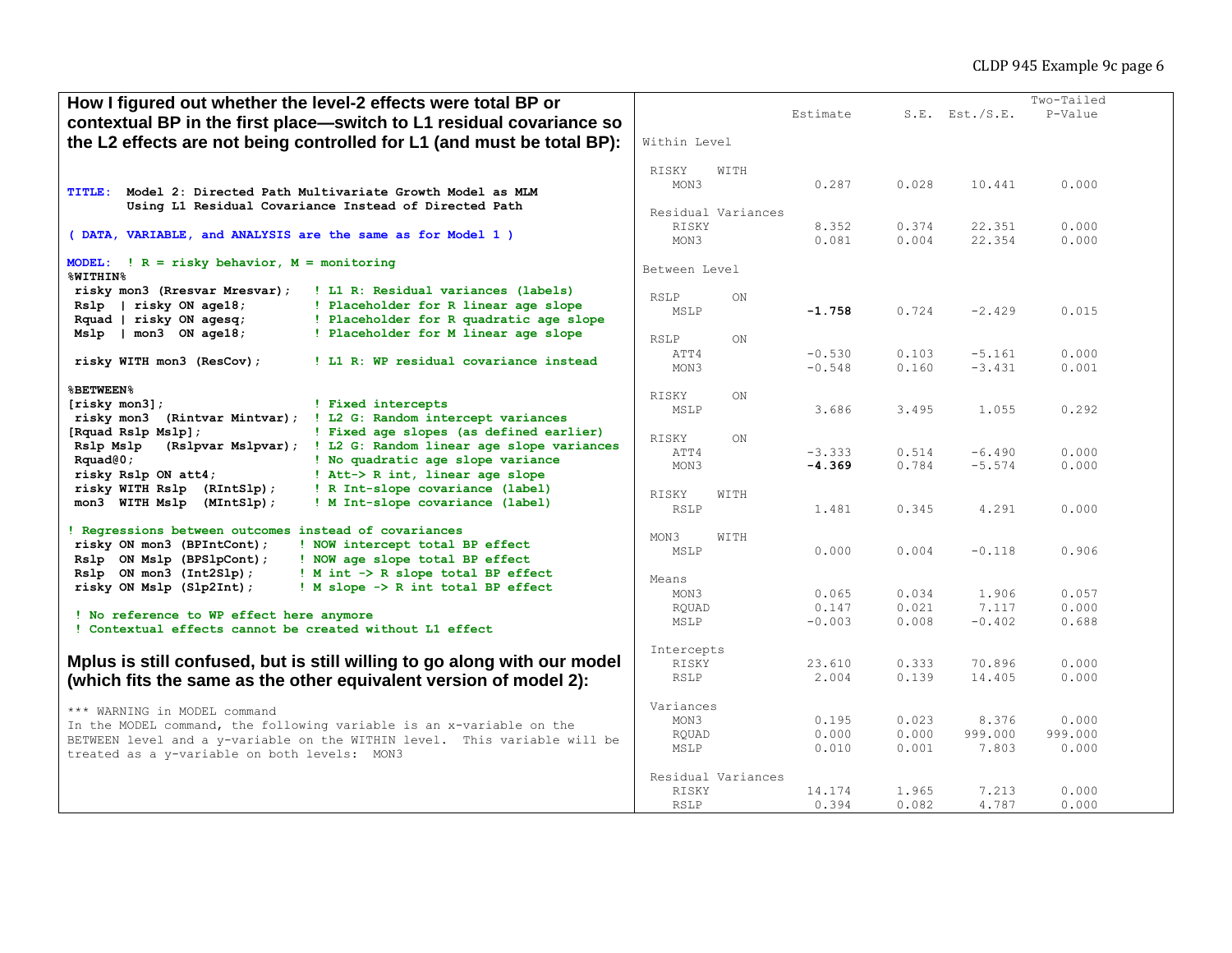#### **Now that we know what's what, let's see the same directed path multivariate MLM as a single-level SEM: Model 3**

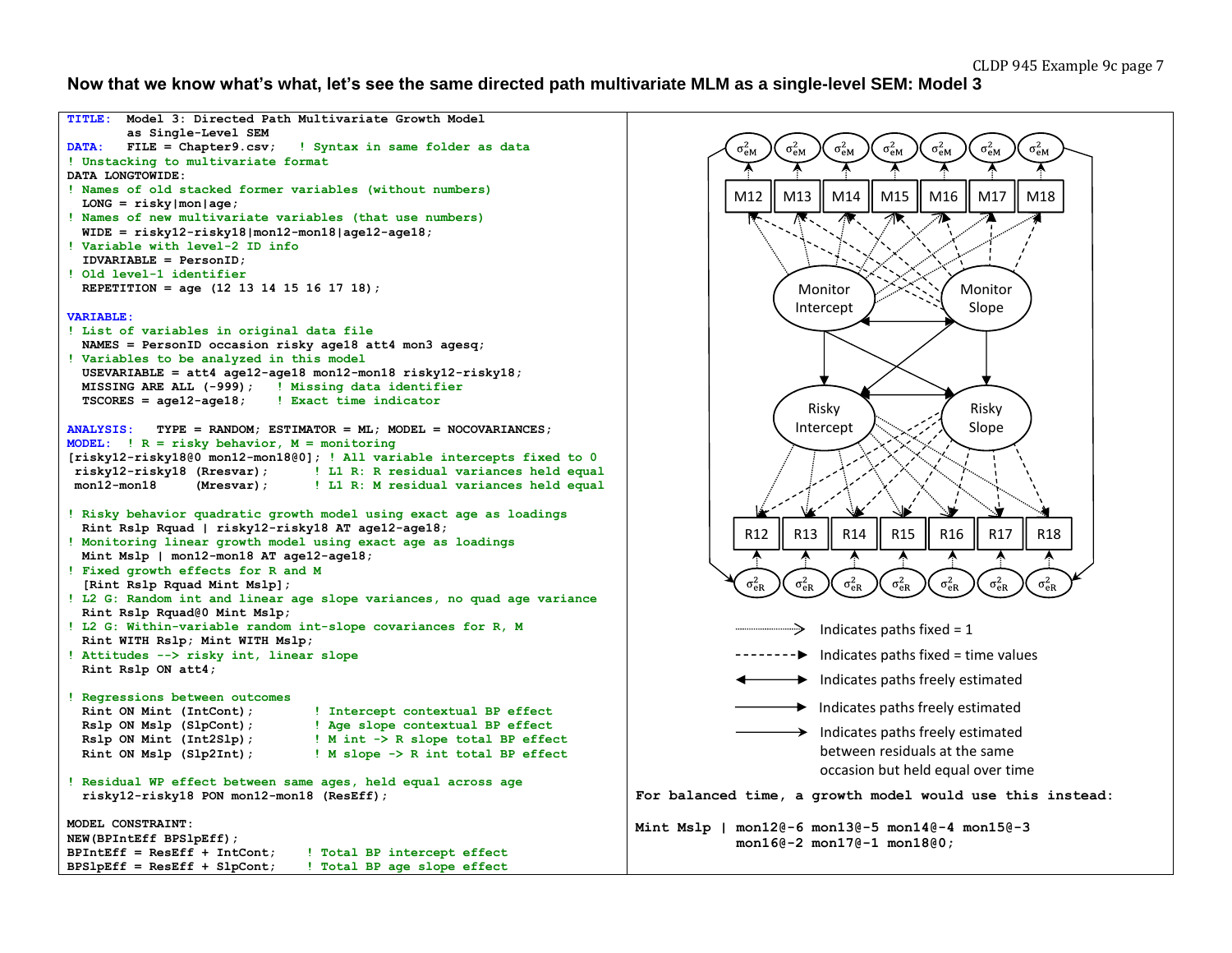# **Model 3 results for the same directed path multivariate MLM as a single-level SEM**

| MODEL FIT INFORMATION |              |                           |       |                     |            | Means                     |          |       |          |         |  |
|-----------------------|--------------|---------------------------|-------|---------------------|------------|---------------------------|----------|-------|----------|---------|--|
|                       |              | Number of Free Parameters |       | 20                  |            | ROUAD                     | 0.147    | 0.021 | 7.117    | 0.000   |  |
| Loglikelihood         |              |                           |       |                     |            | MINT                      | 0.065    | 0.034 | 1.906    | 0.057   |  |
|                       |              |                           |       |                     |            |                           |          | 0.008 |          |         |  |
|                       | H0 Value     |                           |       | $-4392.253$         |            | MSLP                      | $-0.003$ |       | $-0.402$ | 0.688   |  |
| Information Criteria  |              |                           |       |                     |            |                           |          |       |          |         |  |
|                       | Akaike (AIC) |                           |       | 8824.506            |            | Intercepts                |          |       |          |         |  |
|                       |              | Bayesian (BIC)            |       | 8890.472            |            | MON12                     | 0.000    | 0.000 | 999.000  | 999.000 |  |
|                       |              | Sample-Size Adjusted BIC  |       | 8827.110            |            | MON13                     | 0.000    | 0.000 | 999.000  | 999.000 |  |
|                       |              | $(n* = (n + 2) / 24)$     |       |                     |            | MON14                     | 0.000    | 0.000 | 999.000  | 999.000 |  |
|                       |              |                           |       |                     |            | MON15                     | 0.000    | 0.000 | 999.000  | 999.000 |  |
| MODEL RESULTS         |              |                           |       |                     |            | MON16                     | 0.000    | 0.000 | 999.000  | 999.000 |  |
|                       |              |                           |       |                     | Two-Tailed | MON17                     | 0.000    | 0.000 | 999.000  | 999.000 |  |
|                       |              | Estimate                  |       | $S.E.$ Est./ $S.E.$ | P-Value    | MON18                     | 0.000    | 0.000 | 999.000  | 999.000 |  |
|                       |              |                           |       |                     |            | RISKY12                   | 0.000    | 0.000 | 999.000  | 999.000 |  |
| RINT                  | ON           |                           |       |                     |            | RISKY13                   | 0.000    | 0.000 | 999.000  | 999.000 |  |
| MINT                  |              | $-7.928$                  | 0.861 | $-9.211$            | 0.000      | RISKY14                   | 0.000    | 0.000 | 999.000  | 999.000 |  |
| MSLP                  |              | 3.685                     | 3.494 | 1.055               | 0.292      | RISKY15                   | 0.000    | 0.000 | 999.000  | 999.000 |  |
|                       |              |                           |       |                     |            | RISKY16                   | 0.000    | 0.000 | 999.000  | 999.000 |  |
| RSLP                  | ON           |                           |       |                     |            | RISKY17                   | 0.000    | 0.000 | 999.000  | 999.000 |  |
| MSLP                  |              | $-5.316$                  | 0.816 | $-6.517$            | 0.000      | RISKY18                   | 0.000    | 0.000 | 999.000  | 999.000 |  |
| MINT                  |              | $-0.548$                  | 0.160 | $-3.431$            | 0.001      | RINT                      | 23.610   | 0.333 | 70.898   | 0.000   |  |
|                       |              |                           |       |                     |            | RSLP                      | 2.004    | 0.139 | 14.405   | 0.000   |  |
| RINT                  | ON           |                           |       |                     |            |                           |          |       |          |         |  |
|                       |              |                           |       |                     |            |                           |          |       |          |         |  |
| ATT4                  |              | $-3.333$                  | 0.514 | $-6.491$            | 0.000      | Variances                 |          |       |          |         |  |
|                       |              |                           |       |                     |            | RQUAD                     | 0.000    | 0.000 | 999.000  | 999.000 |  |
| RSLP                  | ON           |                           |       |                     |            | MINT                      | 0.195    | 0.023 | 8.376    | 0.000   |  |
| ATT4                  |              | $-0.530$                  | 0.103 | $-5.161$            | 0.000      | MSLP                      | 0.010    | 0.001 | 7.803    | 0.000   |  |
|                       |              |                           |       |                     |            |                           |          |       |          |         |  |
| RISKY12               | ON           |                           |       |                     |            | Residual Variances        |          |       |          |         |  |
| MON12                 |              | 3.559                     | 0.301 | 11.809              | 0.000      | MON12                     | 0.081    | 0.004 | 22.354   | 0.000   |  |
| RISKY13               | ON           |                           |       |                     |            | MON13                     | 0.081    | 0.004 | 22.354   | 0.000   |  |
| MON13                 |              | 3.559                     | 0.301 | 11.809              | 0.000      | MON14                     | 0.081    | 0.004 | 22.354   | 0.000   |  |
| RISKY14               | ON           |                           |       |                     |            | MON15                     | 0.081    | 0.004 | 22.354   | 0.000   |  |
| MON14                 |              | 3.559                     | 0.301 | 11.809              | 0.000      | MON16                     | 0.081    | 0.004 | 22.354   | 0.000   |  |
| RISKY15               | ON           |                           |       |                     |            | MON17                     | 0.081    | 0.004 | 22.354   | 0.000   |  |
| MON15                 |              | 3.559                     | 0.301 | 11.809              | 0.000      | MON18                     | 0.081    | 0.004 | 22.354   | 0.000   |  |
| RISKY16               | ON           |                           |       |                     |            | RISKY12                   | 7.329    | 0.328 | 22.353   | 0.000   |  |
| MON16                 |              | 3.559                     | 0.301 | 11.809              | 0.000      | RISKY13                   | 7.329    | 0.328 | 22.353   | 0.000   |  |
| RISKY17               | ON           |                           |       |                     |            | RISKY14                   | 7.329    | 0.328 | 22.353   | 0.000   |  |
| MON17                 |              | 3.559                     | 0.301 | 11.809              | 0.000      | RISKY15                   | 7.329    | 0.328 | 22.353   | 0.000   |  |
| RISKY18               | ON           |                           |       |                     |            | RISKY16                   | 7.329    | 0.328 | 22.353   | 0.000   |  |
| MON18                 |              | 3.559                     | 0.301 | 11.809              | 0.000      | RISKY17                   | 7.329    | 0.328 | 22.353   | 0.000   |  |
|                       |              |                           |       |                     |            | RISKY18                   | 7.329    | 0.328 | 22.353   | 0.000   |  |
| RINT                  | WITH         |                           |       |                     |            | RINT                      | 14.173   | 1.965 | 7.213    | 0.000   |  |
| RSLP                  |              | 1.481                     | 0.345 | 4.291               | 0.000      | RSLP                      | 0.394    | 0.082 | 4.787    | 0.000   |  |
|                       |              |                           |       |                     |            |                           |          |       |          |         |  |
| MINT                  | WITH         |                           |       |                     |            | New/Additional Parameters |          |       |          |         |  |
| MSLP                  |              | 0.000                     | 0.004 | $-0.118$            | 0.906      | <b>BPINTEFF</b>           | $-4.369$ | 0.784 | $-5.575$ | 0.000   |  |
|                       |              |                           |       |                     |            | <b>BPSLPEFF</b>           | $-1.758$ | 0.724 | $-2.429$ | 0.015   |  |
|                       |              |                           |       |                     |            |                           |          |       |          |         |  |
|                       |              |                           |       |                     |            |                           |          |       |          |         |  |
|                       |              |                           |       |                     |            |                           |          |       |          |         |  |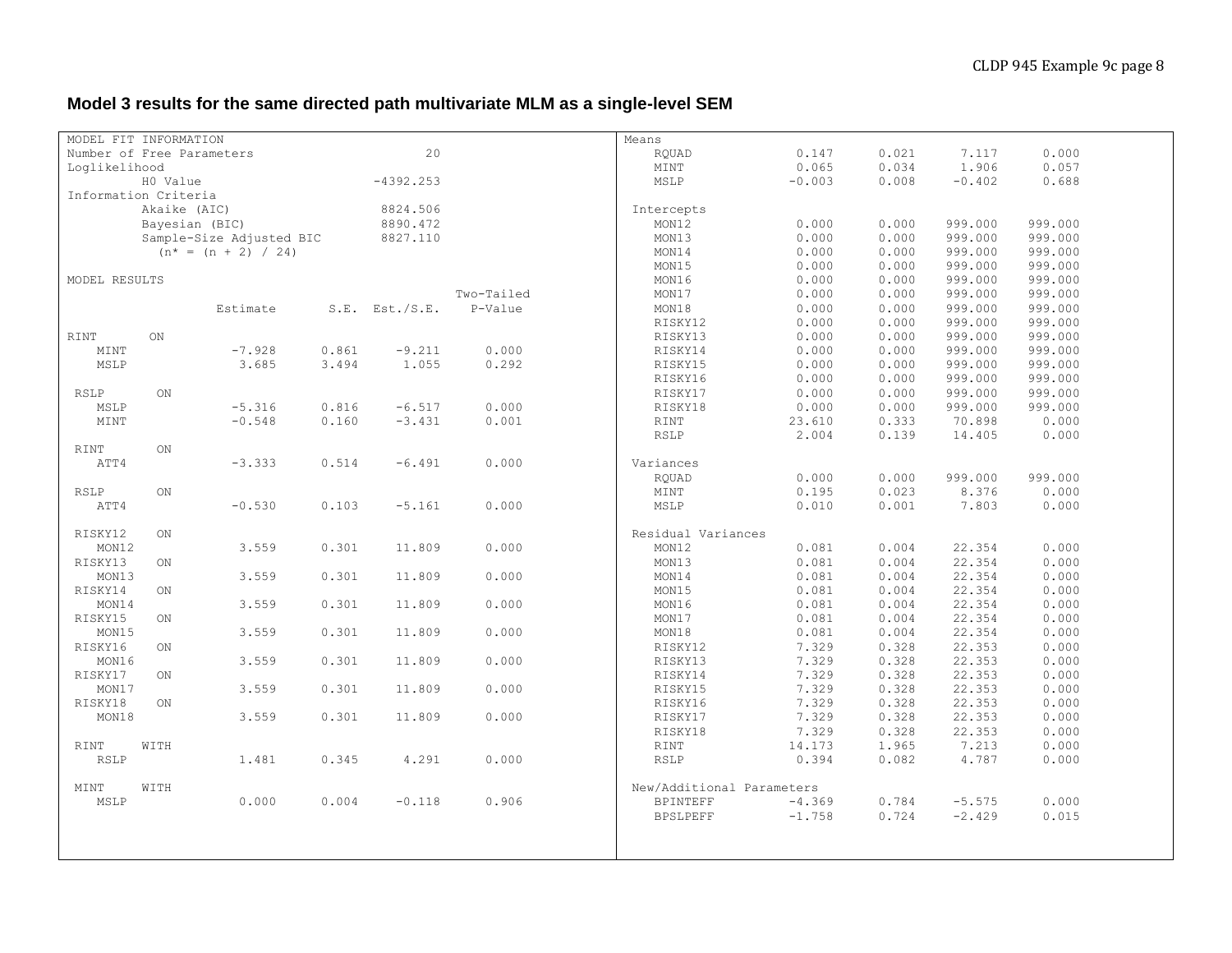**By popular demand, here is an example of how to use "structured residuals" to fit cross-lag effects at level 1: Model 4, which switches to covariances at level 2 per convention when fitting these models (to be agnostic as to which comes first)**

| TITLE: Model 4: Example of Structured Residuals to Fit Cross-Laq Effects | MODEL FIT INFORMATION     |     |                          |       |                     |                                                                    |
|--------------------------------------------------------------------------|---------------------------|-----|--------------------------|-------|---------------------|--------------------------------------------------------------------|
| (DATA, VARIABLE, and ANALYSIS are the same as for Model 3)               |                           |     |                          | 22    |                     |                                                                    |
| MODEL: $\vert R =$ risky behavior, $M =$ monitoring                      | Number of Free Parameters |     |                          |       |                     |                                                                    |
| [risky12-risky18@0 mon12-mon18@0]; ! All variable intercepts fixed to 0  | Loglikelihood             |     |                          |       |                     |                                                                    |
|                                                                          |                           |     | HO Value                 |       | $-4388.743$         |                                                                    |
| ! Risky behavior quadratic growth model using exact age as loadings      |                           |     |                          |       |                     |                                                                    |
| Rint Rslp Rquad   risky12-risky18 AT age12-age18;                        |                           |     |                          |       |                     |                                                                    |
|                                                                          | Information Criteria      |     |                          |       |                     |                                                                    |
| ! Monitoring linear growth model using exact age as loadings             |                           |     | Akaike (AIC)             |       | 8821.485            |                                                                    |
| Mint Mslp   mon12-mon18 AT age12-age18;                                  |                           |     | Bayesian (BIC)           |       | 8894.048            |                                                                    |
| ! Fixed growth effects for R and M                                       |                           |     | Sample-Size Adjusted BIC |       | 8824.350            |                                                                    |
| [Rint Rslp Rquad Mint Mslp];                                             |                           |     | $(n* = (n + 2) / 24)$    |       |                     |                                                                    |
| ! L2 G: Random int and linear age slope variances, no quad age variance  |                           |     |                          |       |                     |                                                                    |
| Rint Rslp Rquad@0 Mint Mslp;                                             |                           |     |                          |       |                     | MODEL RESULTS - Parameters fixed to 0 or 1 are omitted for brevity |
| ! L2 G: Within-variable random int-slope covariances for R, M            |                           |     |                          |       |                     |                                                                    |
| Rint WITH Rslp; Mint WITH Mslp;                                          |                           |     |                          |       |                     | Two-Tailed                                                         |
| ! Attitudes --> risky int, linear slope                                  |                           |     | Estimate                 |       | $S.E.$ Est./ $S.E.$ | P-Value                                                            |
| Rint Rslp ON att4;                                                       | FRISKY13                  | ON  |                          |       |                     |                                                                    |
| ! L2 G: covariances for random intercepts and slopes across outcomes     | FMON12                    |     | $-0.255$                 | 0.373 | $-0.683$            | 0.495                                                              |
| Rint Rslp WITH Mint Mslp;                                                | FRISKY14                  | ON  |                          |       |                     |                                                                    |
|                                                                          | FMON13                    |     | $-0.255$                 | 0.373 | $-0.683$            | 0.495                                                              |
| Define new latent factors for residuals at each occasion                 | FRISKY15                  | ON  |                          |       |                     |                                                                    |
| Frisky12 BY risky1201;                                                   | FMON14                    |     | $-0.255$                 | 0.373 | $-0.683$            | 0.495                                                              |
| Frisky13 BY risky1301;                                                   | FRISKY16                  | ON  |                          |       |                     |                                                                    |
| Frisky14 BY risky14@1;                                                   | FMON15                    |     | $-0.255$                 | 0.373 | $-0.683$            | 0.495                                                              |
| Frisky15 BY risky1501;                                                   | FRISKY17                  | ON  |                          |       |                     |                                                                    |
| Frisky16 BY risky1601;                                                   | FMON16                    |     | $-0.255$                 | 0.373 | $-0.683$            | 0.495                                                              |
| Frisky17 BY risky1701;                                                   | FRISKY18                  | ON  |                          |       |                     |                                                                    |
| Frisky18 BY risky1801;                                                   | FMON17                    |     | $-0.255$                 | 0.373 | $-0.683$            | 0.495                                                              |
| Fmon12 BY mon12@1;                                                       |                           |     |                          |       |                     |                                                                    |
| Fmon13 BY mon13@1;                                                       | FMON13                    | ON  |                          |       |                     |                                                                    |
| Fmon14 BY mon14@1;                                                       | FRISKY12                  |     | 0.008                    | 0.004 | 2.079               | 0.038                                                              |
| Fmon15 BY mon15@1;                                                       | FMON14                    | ON  |                          |       |                     |                                                                    |
| Fmon16 BY mon16@1;                                                       | FRISKY13                  |     | 0.008                    | 0.004 | 2.079               | 0.038                                                              |
| Fmon17 BY mon17@1;                                                       | FMON15                    | ON  |                          |       |                     |                                                                    |
| Fmon18 BY mon18@1;                                                       | FRISKY14                  |     | 0.008                    | 0.004 | 2.079               | 0.038                                                              |
|                                                                          | FMON16                    | ON  |                          |       |                     |                                                                    |
| ! All factor means fixed to 0                                            | FRISKY15                  |     | 0.008                    | 0.004 | 2.079               | 0.038                                                              |
| [Frisky12-Frisky1800 Fmon12-Fmon1800];                                   | FMON17                    | ON  |                          |       |                     |                                                                    |
|                                                                          | FRISKY16                  |     | 0.008                    | 0.004 | 2.079               | 0.038                                                              |
| Shut off old residual variances                                          | FMON18                    | ON. |                          |       |                     |                                                                    |
| risky12-risky1800 mon12-mon1800;                                         | FRISKY17                  |     | 0.008                    | 0.004 | 2.079               | 0.038                                                              |
| Hold new residual variances equal over time                              |                           |     |                          |       |                     |                                                                    |
| Frisky12-Frisky18 (Rresvar); ! L1 R: R residual variances held equal     | RINT                      | ON. |                          |       |                     |                                                                    |
| $Fmon12-Fmon18$<br>(Mresvar) ; ! L1 R: M residual variances held equal   | ATT4                      |     | $-3.331$                 | 0.514 | $-6.485$            | 0.000                                                              |
|                                                                          | RSLP                      | ON  |                          |       |                     |                                                                    |
| Factor residual WP effect between same ages, held equal across age       | ATT4                      |     | $-0.529$                 | 0.103 | $-5.153$            | 0.000                                                              |
| Frisky12-Frisky18 PWITH Fmon12-Fmon18<br>$(ResCov)$ ;                    |                           |     |                          |       |                     |                                                                    |
|                                                                          |                           |     |                          |       |                     |                                                                    |
| Cross-lag WP effects predicting next age, held equal across age          |                           |     |                          |       |                     |                                                                    |
| Frisky13-Frisky18 PON<br>$Fmon12-Fmon17$<br>$(MR2RR)$ ;                  |                           |     |                          |       |                     |                                                                    |
| $Fmon13-Fmon18$<br><b>PON</b><br>Frisky12-Frisky17 (RR2MR);              |                           |     |                          |       |                     |                                                                    |